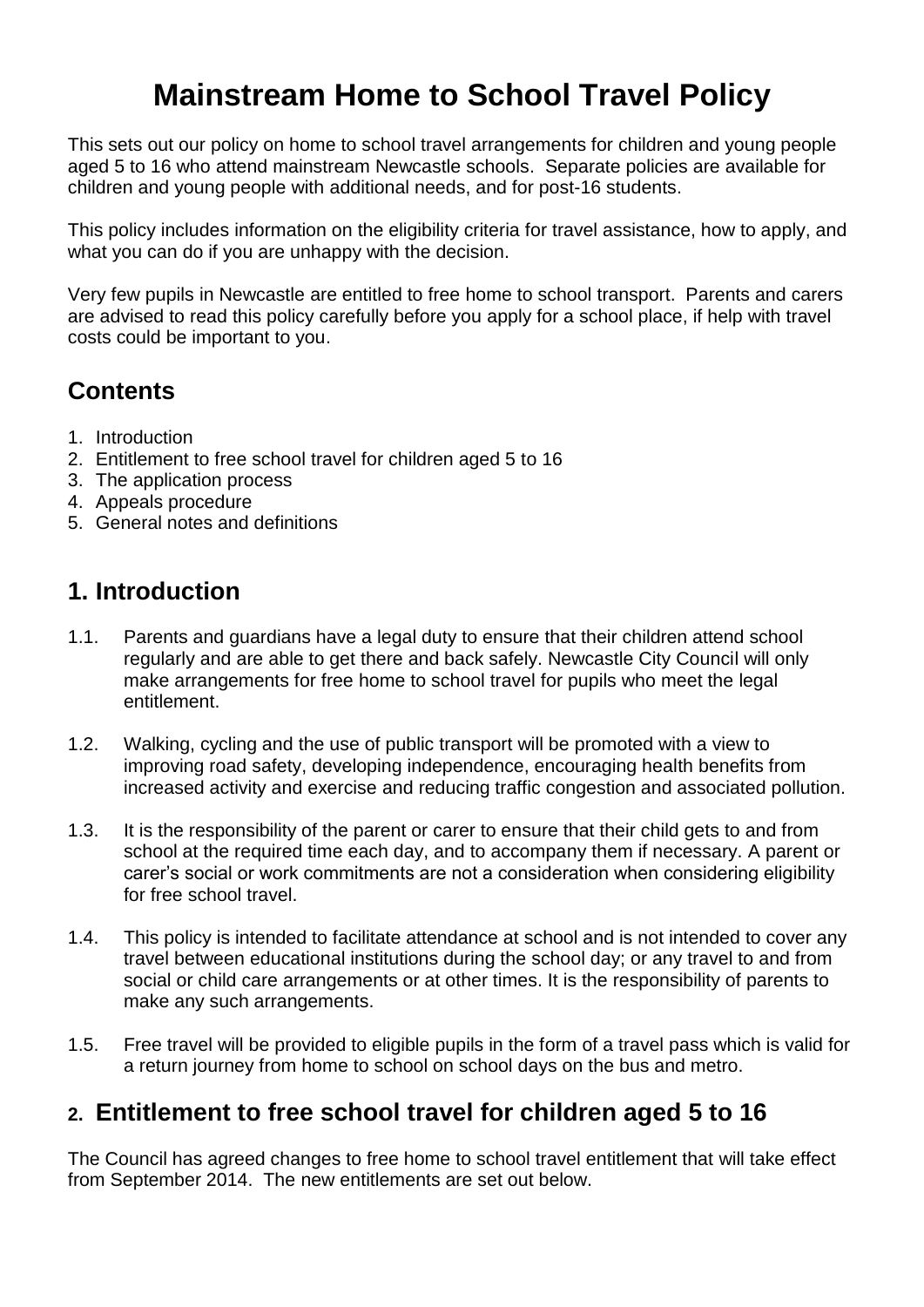### 2.1.**Primary age children aged 5 to 11**:

- 2.1.1. Children aged under 8 who are attending their nearest suitable Newcastle school, where the distance from home to school is over the statutory walking distance of 2 miles.
- 2.1.2. Children aged 8 to 11 who are attending their nearest suitable Newcastle school, where the walking distance from home to school is over the statutory walking distance of 3 miles.
- 2.1.3. Children aged 8 to 11 from low income families who are attending their nearest Newcastle school, where the distance from home to school is over the statutory walking distance of 2 miles.
- 2.1.4. Children from low income families with a proven faith who are attending their nearest Newcastle faith school where the walking distance from home to school is between 2 and 15 miles.
- 2.1.5. Children from low income families who were in receipt of free travel in 2013/14**\*** who are attending their nearest Newcastle faith school where the walking distance from home to school is between 2 and 15 miles. These children will not be required to provide proof of faith.

#### 2.2.**Secondary age children aged 11 to 16**:

- 2.2.1. Children who are attending their nearest suitable Newcastle school, where the distance from home to school is over the statutory walking distance of 3 miles.
- 2.2.2. Children from low income families, who attend one of their three nearest Newcastle schools, where the walking distance from home to school is between 2 and 6 miles.
- 2.2.3. Children from low income families with a proven faith who are attending their nearest Newcastle faith school where the walking distance from home to school is between 2 and 15 miles.
- 2.2.4. Children from low income families who were in receipt of free travel in 2013/14**\*** who are attending a Newcastle faith school, where the walking distance from home to school is between 2 and 6 miles. These children will not be required to attend their nearest faith school or provide proof of faith.

#### 2.3.**Unsafe routes**:

- 2.3.1. Children who are attending their nearest suitable Newcastle school where the distance from home to school is less than the statutory walking distance but the route to school is considered unsafe for the child, accompanied as necessary, to walk with reasonable safety.
- If the child's circumstances change (such as moving house or school) between assessments, this extended criterion will no longer apply and the application will be assessed under criteria 2.2.1-2.2.3.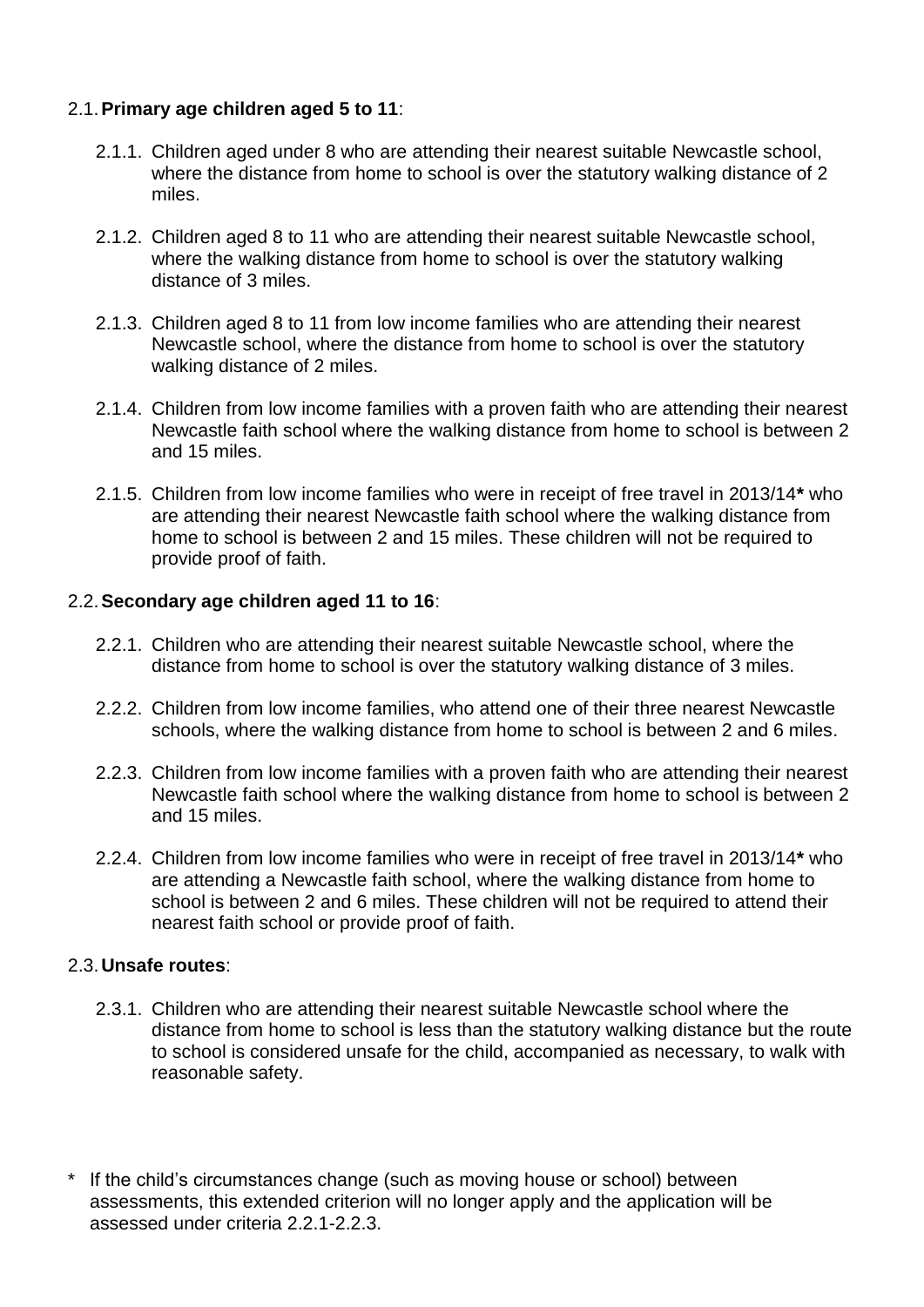- 2.3.2. Route safety is determined based on national guidelines for assessing safe routes to school. These guidelines are based on existing legislation, best practice, health and safety and case law. The guidelines are explicit that the responsibility for getting a child to school lies with their parents. Local authorities cannot assess a route to school as unsafe because of perceived dangers which could arise if a child was unaccompanied. The assessment must be undertaken for a child accompanied as necessary. Safety assessments for walked routes to school can only take account of the nature of the highway and provision of crossing facilities, not personal safety considerations. A route would not fail to qualify as safe because of dangers which could arise if the child was unaccompanied.
- 2.3.3. If routes become assessed as safe due to road improvements, entitlement to transport will end for those currently receiving free transport on safety grounds.

### **3. The application process**

- 3.1. The easiest way to apply is online at **www.newcastle.gov.uk/freeschooltravel** A colour passport size photograph of the pupil must be uploaded at the time of application. Alternatively, paper application forms are available.
- 3.2. Applications will usually be processed within ten working days subject to the required information being submitted.
- 3.3. Permits for free travel are valid for a period of one academic year and are issued free of charge. There is a charge of £5 for a replacement pass payable to Newcastle City Council if the permit is lost or damaged.
- 3.4. Entitlement for pupils will be assessed annually. A new application must be submitted for each school year. It is the parents' or carers' responsibility to do this and to ensure that we are notified of any relevant change of circumstances.

### **4. Appeals procedure**

4.1. Parents or carers who have an application for travel assistance refused have the right to have their application reviewed. Applicants should write requesting a review of the decision to:

Admissions and Information team Newcastle City Council Newcastle upon Tyne NE1 8QH

4.2 The appeals procedure can be used to describe the exceptional circumstance of students who wouldn't typically be eligible for Free School Travel. The local authority will review this information on a case by case basis and will use its discretion as to whether we will uphold an appeal based on the information provided.\*

\*The local authority has revised the 2015 Home to School Travel policy based on feedback provided by the Local Authority Ombudsman. October 2019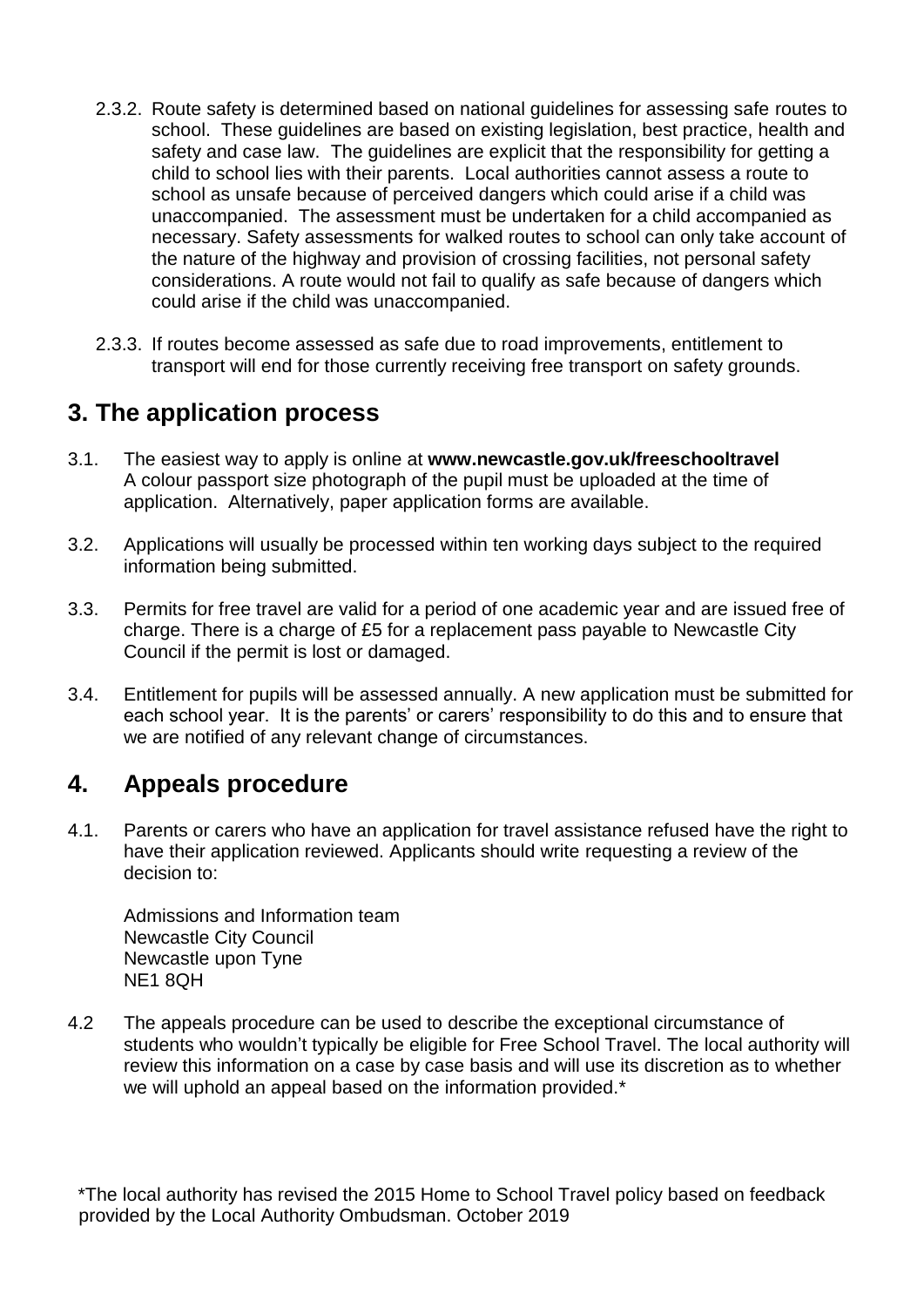### **5. General notes and definitions**

- 5.1. References to the 'nearest school' mean the state school nearest to home with available places at the time that places were allocated, that provides education appropriate to the age, gender and ability of the pupil. It is identified by considering whether the child would have qualified for a place at the school, regardless of whether it was named on the admission application form. We do not pay for travel to independent schools.
- 5.2. Distances are measured along the 'nearest qualifying route' using an electronic route mapping software application. The measurement is from the centre point of your home to the centre point of the school, based on roads and pathways which can be accessed by the child accompanied as necessary.
- 5.3. Home, for the purposes of establishing entitlement to free school travel, is the permanent address at which the pupil lives with a person who has parental responsibility. It is not the address of a relative or child-minder. Where there is joint residency, the address used is the one the child lives at most of the time. If a child spends time equally with both parents, then it will be the address which is closest to the school. In the event of a dispute the address of the person in receipt of child benefit will be used to assess entitlement.
- 5.4. To establish 'proven faith', proof will be required that your child is baptised or a dedicated member of another faith (church) recognised by Churches Together in England. This information will be sought from your child's school, based on evidence you provided them to support your child's application for a school place.
- 5.5. We do not make any distinction between schools which are single sex or mixed sex schools when determining which is the nearest available school of the religion or belief, or lack of belief, of the parent /carer of the pupil. Measurement will be made to the nearest available Newcastle school of the religion or belief, or lack of belief, not to the parent's preferred school.
- 5.6. Low income families are defined by the Education and Inspections Act paras 9-14 of Schedule 35B as those where the children are entitled to free school meals or where the parents are in receipt of the maximum level of Working Tax Credit. Parents are required to provide proof of income if they are not currently in receipt of free school meals. Please note that we are not currently aware of the full implications of Welfare Reform and introduction of Universal Credit and how the government will redefine eligibility, and will need to revise our criteria accordingly.
- 5.7. The definition of school includes settings at which pupils might receive education under section 19 (1) of the Education Act 1995 and includes pupil referral units.
- 5.8. Parents have a right in law to state a preference for a school for their children, but that does not carry with it a right to free transport.
- 5.9. Our policy only applies to pupils living in Newcastle. It does not include pupils from other local authorities who are attending schools in Newcastle.
- 5.10. We do not provide free travel where families move house and wish their child to remain at their current school, if there is a closer suitable school to the new address with available places.